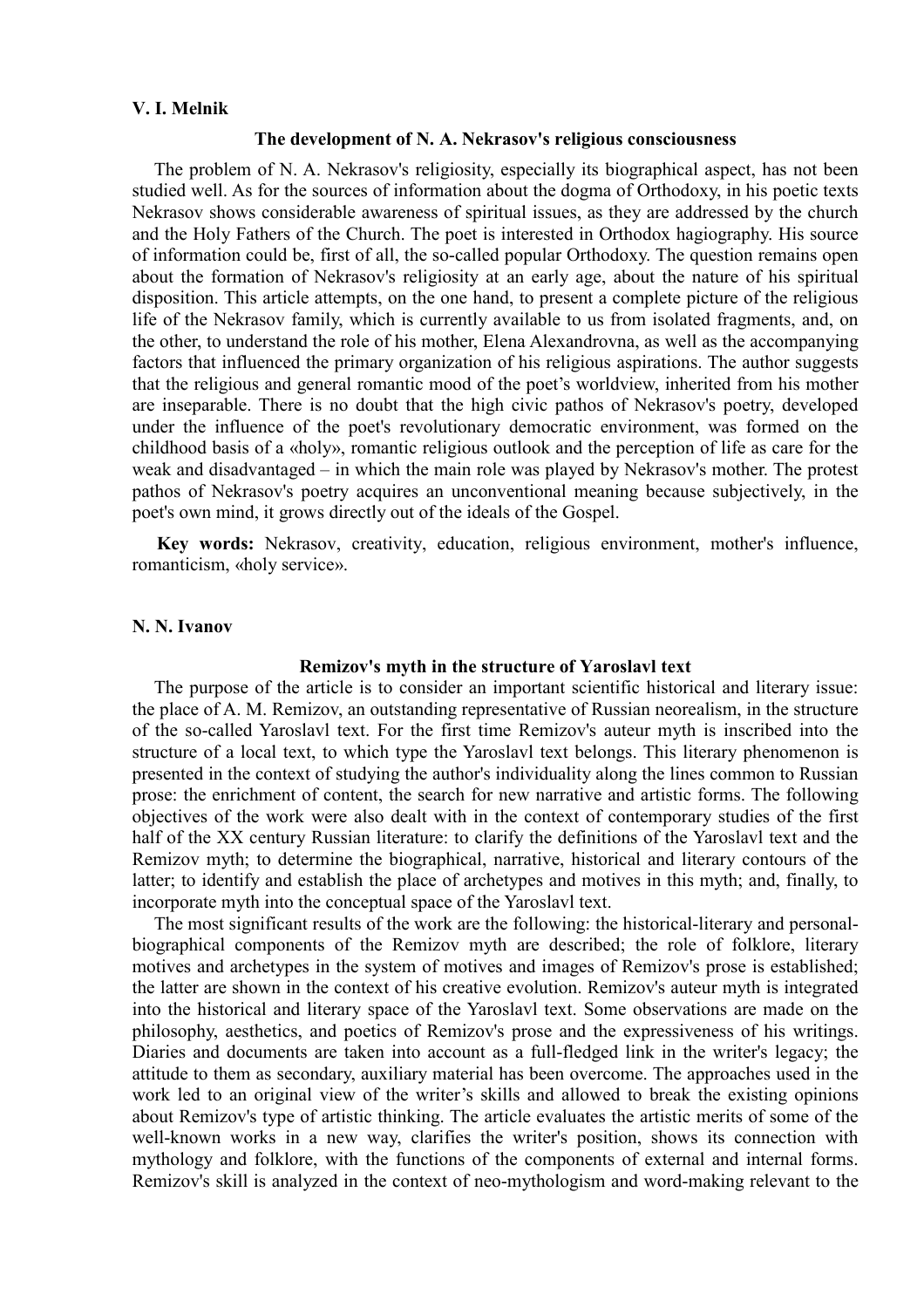Russian prose of the XX century. Thus, scientific understanding of the complex phenomena in Russian literature of the first third of the XX century have been enriched.

The work is addressed to philologists, literary critics, researchers of Russian literature and culture of the XX century.

**Key words:** Russian neorealism, Yaroslavl text, biography and creativity of A. M. Remizov, Remizov and his Yaroslavl entourage (I. Kalyaev, B. Savinkov).

### **V. A. Galanova**

## **Karelian epic poem by F. N. Glinka as a historical Christian legend**

The article discusses the peculiarities of Fyodor Nikolayevich Glinka's poetry, his work, and the distinctive features of his poems. The attention is focused primarily on the poems: «Karelia, or the Imprisonment of Marfa Johannovna Romanova» (1830), «The Maiden of Karelian Forests» (1826). The poem Karelia, or the Imprisonment of Marfa Johannovna Romanova» is about the events during the Time of Troubles. The prince's mother, Marfa Ioannovna Romanovna, is exiled to Karelia as a result of a conspiracy. A traveling monk helps her survive her exile. He introduces her to the mythology and life of Karelia, comforts her and tells her about the divine miracles that occur in the north. Eventually, Marfa Ioannovna finds the strength to survive her exile and returns to her homeland. The poem also attracted the attention of A. Pushkin who wrote a review of the poem in 1830. The characters of the poem The Maiden of Karelian Forests are contemporaries of the author. A young man arrives in Karelia. There he meets a girl and her father who is hiding from the law. The poem ends with the return of the girl and the main hero from Karelia. Fyodor Glinka's artistic images, in particular the image of Karelia, attracted other poets as well, namely Eugeny Barstynsky and Vladimir Benediktov. Eugeny Barstinsky wrote his poem «Eda» in 1826. This poem is about love between a Finnish girl and a visiting hussar. The poet Vladimir Benediktov wrote several poems devoted to Glinka himself and Karelia. They were published in 1856. These poems are: The Cliff, The Lake and To the Playmates. All these poets wrote about Karelia, but only Glinka wrote in his poems about Christianity and history. Whereas Yevgeny Baratynsky and Vladimir Benediktov depict the splendor and beauty of Karelia, Fyodor Glinka's characters are engaged in spiritual quests among the Karelian nature and eventually gain true inner freedom.

**Key words:** language and literature, epical poem, poem, historical Christian legend, poetry, Romantisism, Feodor Glinka.

#### **K. I. Morozova**

#### **A. K. Goldebaev (Semenov) and A. R. Krandievskaya: lessons in creative writing**

The article presents an attempt to analyze the creative interaction of two literary figures of the early XXth century: A. K. Goldebaev (1863–1924) and A. R. Krandievskaya (1866–1938). For this, the correspondence of the writers was studied. Also, the author analyzes the story of A. K. Goldebaev «Ivan Stepanovich» («Everyday life of Ivan Stepanovich») which is discussed in his and his literary mentor's letters. Krandievskaya shared the general mood of her Samara addressee, but she rightly pointed out to him a number of his artistic and technical mistakes. If Goldebaev believed that high-quality journalism could have a high artistic value and take on the functions of literature, then Krandievskaya was strongly against publicistic literature, convincing her provincial student that she was right. In order to find out what lessons a provincial writer might have learned from his metropolitan mentor, the article examines A. R. Krandievskaya's story «The Newspaper Girl». The choice of this work is explained by the «newspaper» theme, which made it related to the story by Goldebaev. The article concludes that after reading Krandievskaya's story, Goldebaev had to revise the narrative organization of his works, having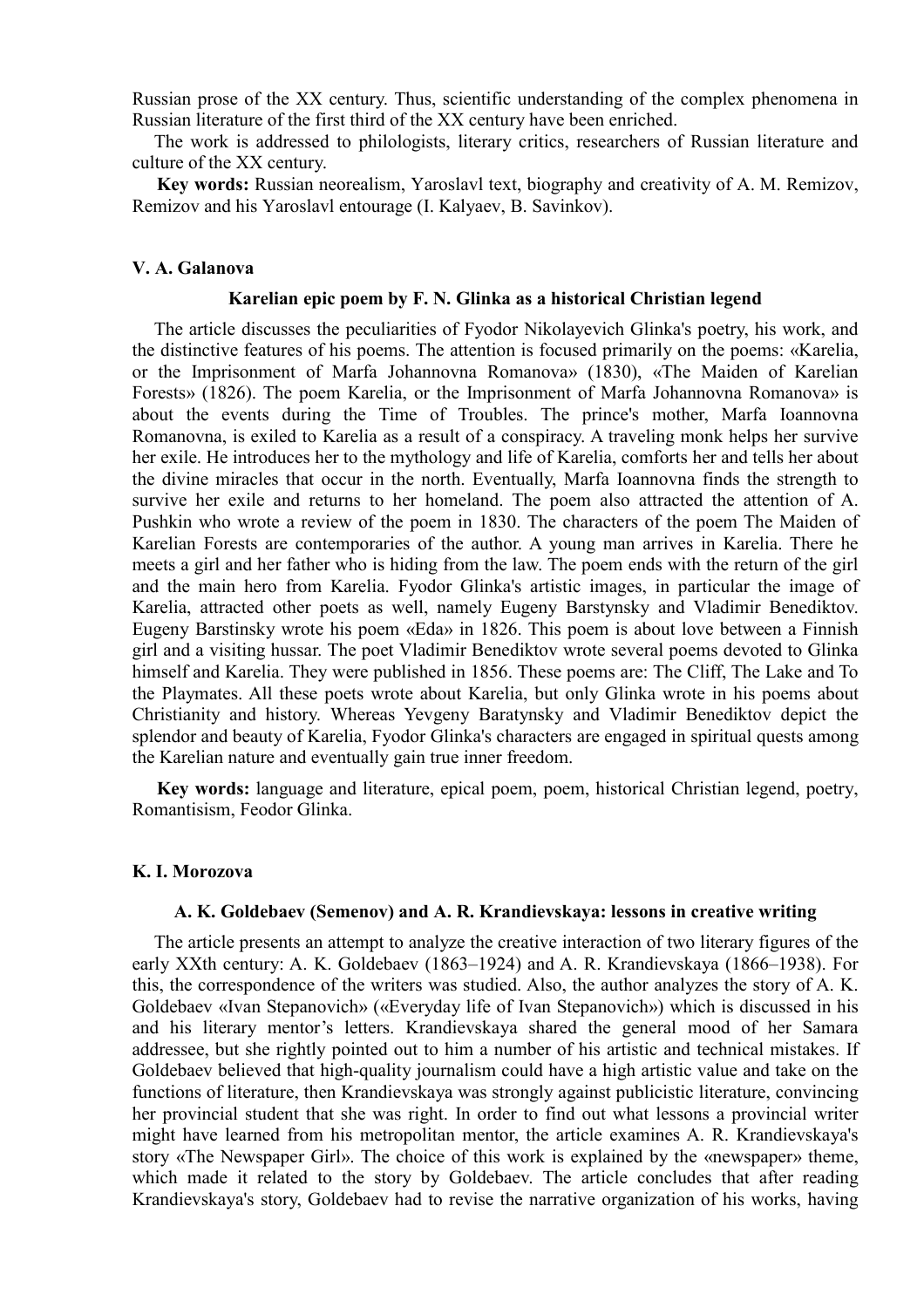learned to restrain his author's «I», learn to use dialogues and internal monologues as the main characters' profile and the driving force of the plot, exclude the description of unnecessary details, concentrating exclusively on the essential plot-forming elements, and in accordance with this, build the composition of the entire work so that the events unfold dynamically. All this, according to Krandievskaya, was supposed to help her addressee and student to create «something big».

**Key words:** A. K. Goldebaev, A. R. Krandievskaya, «Everyday Life of Ivan Stepanovich», «The Newspaper Girl», literary mentoring.

# **E. M. Boldyreva**

# **Russian prison camp prose and сhinese literature of the «high walls»: one day of a prisoner in the novels by A. Solzhenitsyn and Tsun Weisi**

The article examines the system of creative roll calls of Alexander Solzhenitsyn and the сhinese writer Tsun Weisi, called by critics «Chinese Solzhenitsyn». The work of the writers is analyzed in the context of typologically similar trends in the russian and chinese literary process – russian prison camp prose and chinese literature of «wounds and scars» and «high walls literature», the fate of both writers is seen as an example of the complex confrontation between the individual and the totalitarian system. Comparing the works of Tsun Weisi and A. Solzhenitsyn the author reveals many motifs that are significant for the artistic world of the writers: rigid time localization and expansion of the time frame due to the introduction of heroes' memories into the narrative, description of the isolated world of the prison, the motive of physical and moral exhaustion, description of hard work and harsh realities of the surrounding nature, the motive of adversities and absurdity of the political system, motives of denunciation, betrayal and provocation. Along with this, the article considers significant differences in the reproduction of the main constants of prison camp discourse in Tsun Weisi and A. Solzhenitsyn's works: relations among prisoners and between the authorities and prisoners, the ideological component of Tsun Weisi's prison discourse, when the camp becomes a micro-model of the political system in the country, ideological and political priorities, determining the reduction of the object world and the poster character of the chinese writer, a high stone wall as a symbol of the Great Wall of China, impassable prison walls and the a priori doomed attempts to combat absurdity and injustice in an ever-changing brutal political reality.

**Key words:** A. Solzhenitsyn, Tsun Weisi, prison camp prose, literature of «wounds and scars», «literature of high walls», dialogue of cultures, prison discourse, personosphere, symbol, motive.

## **M. Yu. Egorov**

#### **B. Sh. Okudzhava in the periodicals of the third wave of emigration**

The purpose of the article is to study materials on the work and life of B. Sh. Okudzhava, as well as all references to B. Sh. Okudzhava in the periodicals of the third wave of emigration – in three émigré journals, Time and Us (118 issues in total, 1975 (year of first issue) – 1992), Continent (74 issues in total, 1974 (year of first issue) – 1992), and Syntax (33 issues in total, 1978 (year of first issue) – 1992). To conduct the research, 225 issues of magazines of the Russian diaspora abroad were studied. Frontal sampling of information related to B. Sh. Okudzhava was done from the above mentioned issues. None of these magazines published B. Sh. Okudzhava's poetry or prose. The total number of publications mentioning Okudzhava is: Continent – 61, Time and Us – 31, Syntax – 17. It is worth mentioning that Okudzhava joined the editorial board of Continent in 1990 (No. 65) and left it in 1994 (starting with No. 84). The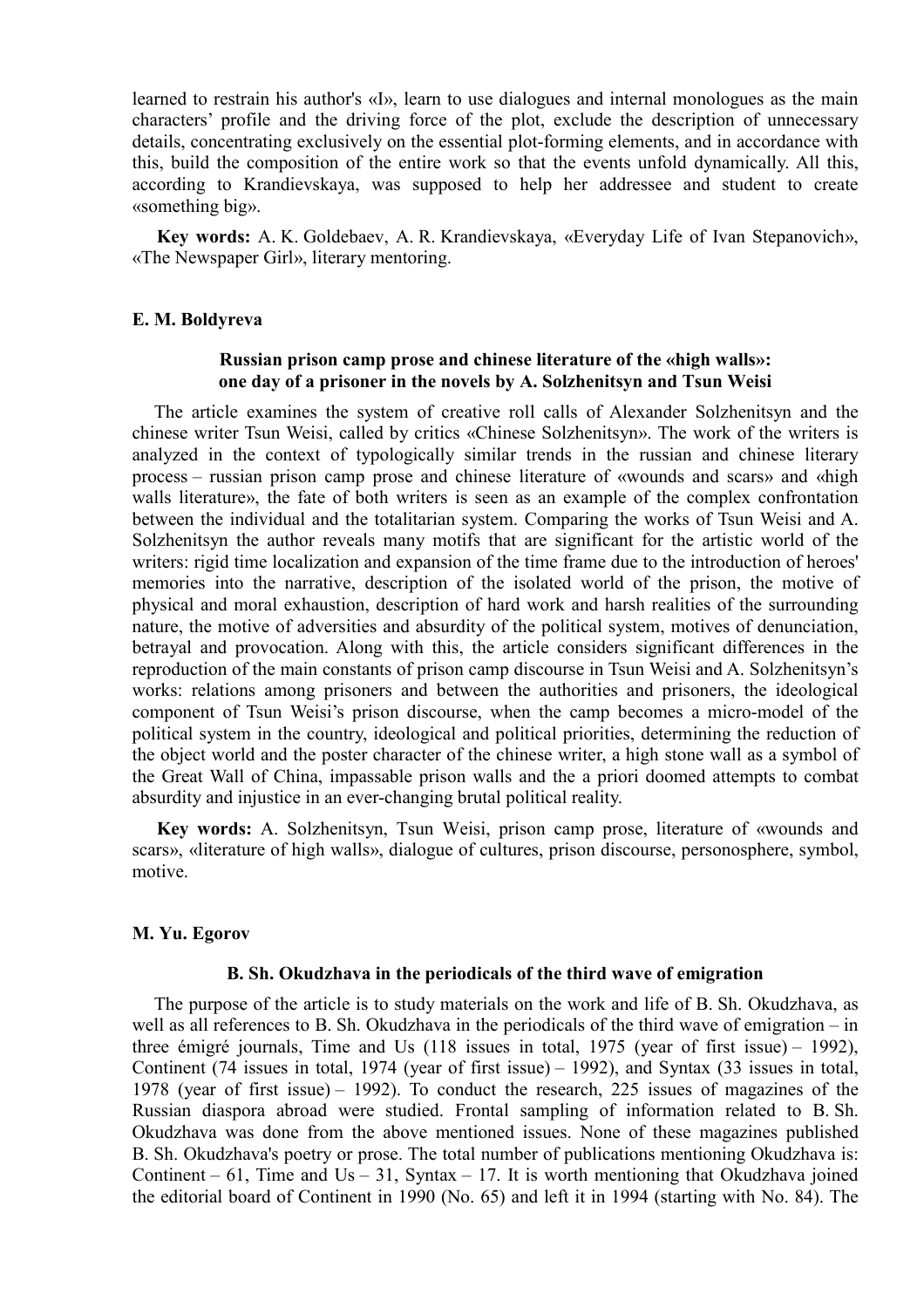first mention of B. Sh. Okudzhava was in the Continent in 1975, in No. 5. Most of the references to B. Sh. Okudzhava in the articles are complimentary in nature. The image of B. Sh. Okudzhava formed in the periodicals of the third wave of emigration can be described as follows: a romantic poet, a historical novelist, generally deserving the highest ratings, actively influencing the development of «other» literature in the USSR, who enjoys great authority in public life despite compromises with the official structures.

**Key words:** B. Sh. Okudzhava, the third wave of emigration, Continent, Time and Us, Syntax, Russian diaspora abroad.

## **E. I. Beglova, O. G. Krasikova**

### **Expressive potential of phraseological units in headlines of modern magazine texts**

The article makes a linguistic and communicative-pragmatic analysis of phraseological units, which are used in the headline complexes of magazine texts (2019–2021), focusing on different spheres of public activity in Russia. Four main phraseological semantic groups were identified: «situation in which people find themselves», «relations between people», «assessment of facts and actions», «action sign». It was revealed that the phraseological units used in the titles or subtitles as precedent units are quotations from the text itself since they are repeated in the text, as a rule, at the very beginning, which helps to attract the addressee's attention and get them interested in the material. The use of phraseological units in the headline complex is a method that contributes to influencing the addressee with a purpose to arouse his or her interest to the text. It was found that most of the phraseological units used in the headline complexes serve as a semantic source for the meaning of the text, i.e., the meaning of phraseological units is supplemented and expanded in the text, creating the meaning of the text as a whole. Rarely do phraseological units in the headline accumulate the meaning of the text in full. The authors determine the main functions of the use of phraseological units in the headline complex. These include: expressive, intriguing the addressee's attention, predicting the meaning of the text for the addressee, evaluative functions. It was also found that most of the phraseological units in the headline complexes of the studied magazine texts are used in the dictionary (linguistic) form and meaning; transformed phraseological units are much less common. It was proved that the main pragmatic intention of the addresser is the function of intriguing the addressee's attention.

**Key words:** headline complex, title, subtitle, precedent text, phraseological unit, phraseological semantic group, text, magazine, linguo-stylistic analysis, communicativepragmatic analysis.

### **A. A. Akulova**

#### **The influence of commentary on literary text**

This article analyzes the impact of the commentary on the commented literary text. Despite the fact that society is losing interest in the traditional genre of commentary – book or academic – due to the availability of any clarifying information on the Internet on request, the need for its functioning and, as a consequence, for its improvement, remains. New commentary technologies are emerging, and commentary is attracting increasing attention as a cultural phenomenon in its own right. This is probably due to the development of the anthropocentric paradigm in philology, interest in literary and cultural reflections, and the expansion of information opportunities, which determines the relevance of the study.

The study of the commentary and its creation were carried out at different times by the most famous philologists, and the author of the article relies on the works of theorists and practitioners of the commentary, their opinions on this issue, which were generalized and systematized, as well as on examples of commenting on fiction in various publications. The commentary is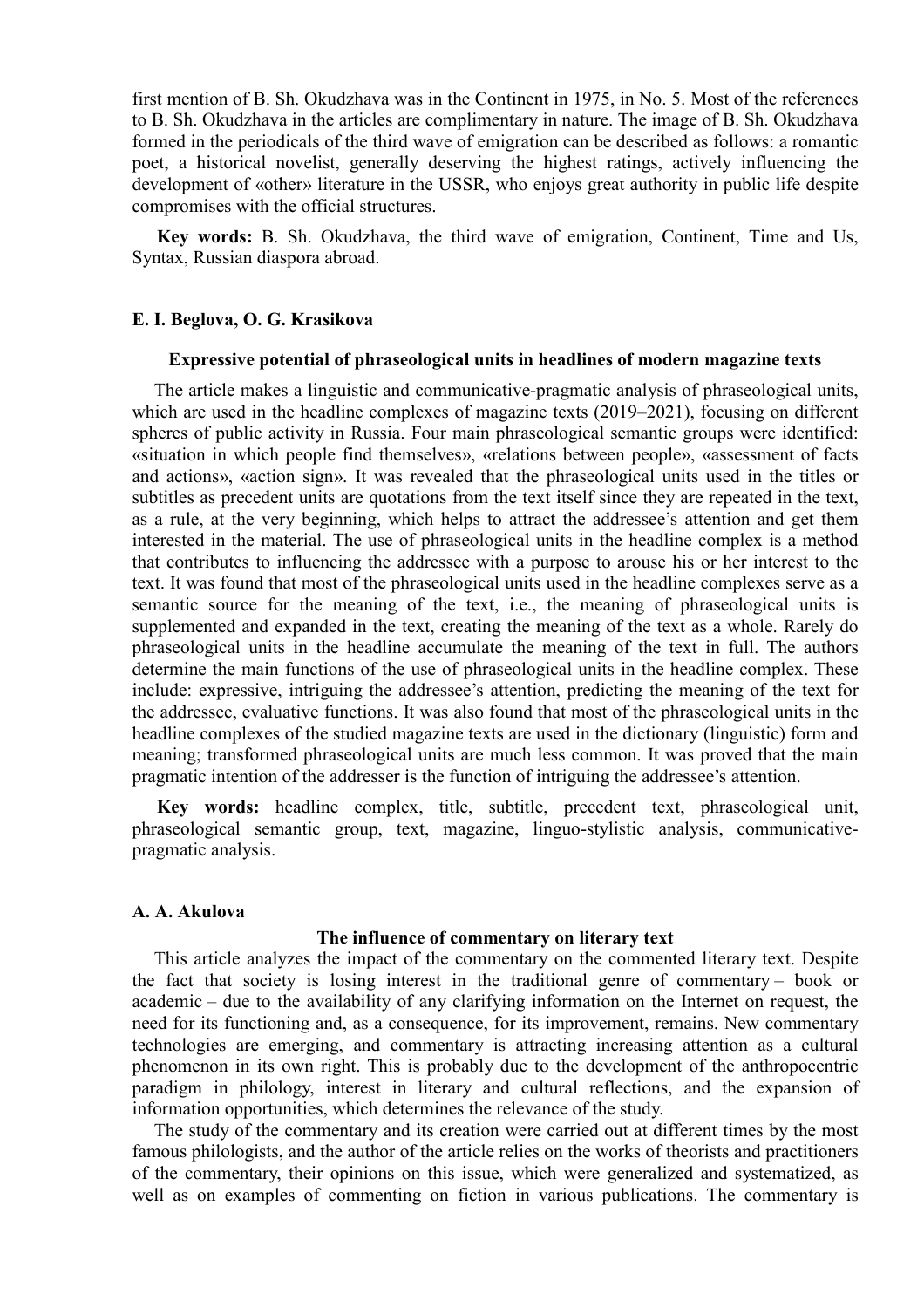considered in a totality of features, its definitions are analyzed from the linguistic viewpoint, the main function is described as providing and optimizing the understanding of the text, as well as aspects of its influence on the text. The goal is to analyze the impact of commentary on the text being commented on. The author identified eight aspects of the influence of commentary on the text; these aspects were presented, nominated and described, which indicates the range of tasks solved. The main and related aspects of the influence of commentary, including a destructive one, are highlighted. The novelty and theoretical significance of the study is demonstrated by the description of the change in text perception with the development of the commentary as a general cultural phenomenon. This paper uses a methodologically important new perspective for analyzing the interaction of text and commentary to it. As a result, the study shows how the text and its perception by the addressee change , if it is commented on.

**Key words:** commentary, influence, text, intertextuality, actualization, understanding, perception, reader, author, metatext.

#### **Y. A. Yuzhakova**

#### **Floronyms in S. A. Yesenin's lyrics**

The lexemes of the thematic group «Nominations of the plant world» are very common in the poetry of S. A. Yesenin, which determines the significance of this thematic component for the author. The article attempts to classify and analyze the floronyms selected from the lyrical poems of the poet in volume 1 of the complete works. The purpose of this article is to analyze the frequency and features of using floronyms in lyrics, as well as to trace the patterns of development of S. A. Yesenin's idiostyle. The paper shows the use of lexemes from the following subgroups: names of trees, shrubs, flowers, herbs, grains and vegetables. Their main functions in the poetic text are to create a landscape, with floronyms most often evoking memories of one's native land, as well as to portray the lyrical hero's inner suffering. The central image of nature – the birch tree – had a direct true connection with the poet's homeland, and the whole of Russia was «birch-like» for S.A. Yesenin. Yesenin's birch tree becomes the "heroine" of most of his poems as a symbol of love for his country, his homeland, his father's home. The peculiarities of word usage, such as metaphorical transfer of meanings, artistic personification, violation of lexical compatibility, create the individual style of the poet Sergey Yesenin. In addition, the use of lexemes of this thematic group shows the poet's closeness to nature and people, the mythological ideas of herbs and trees from his childhood, folklore traditions representing the Russian nature and soul, which expands our understanding of the linguistic and poetic picture of S. Yesenin's world.

**Key words**: S. A. Yesenin's lyrics, thematic groups, lexemes, floronyms, plant world nominations, author's manner, idiostyle.

### **N. P. Galkina**

## **Textual characteristics of multicomponent structures built according to sequential subordination and parallel models**

The object of the analysis is complex sentences including two or more subordinate clauses with the meaning of condition, cause, purpose, concession, which in general constitute the category of conditionality. Multicomponent sentences expressing the close interconnection of these relations represent a microtext, making it possible to study various textual characteristics. The analysis is based on the multicomponent complex sentences built according to models of sequential subordination and parallel models, and is devoted to their textual characteristics. The latter include both universal text categories inherent in any text, and optional, inherent only in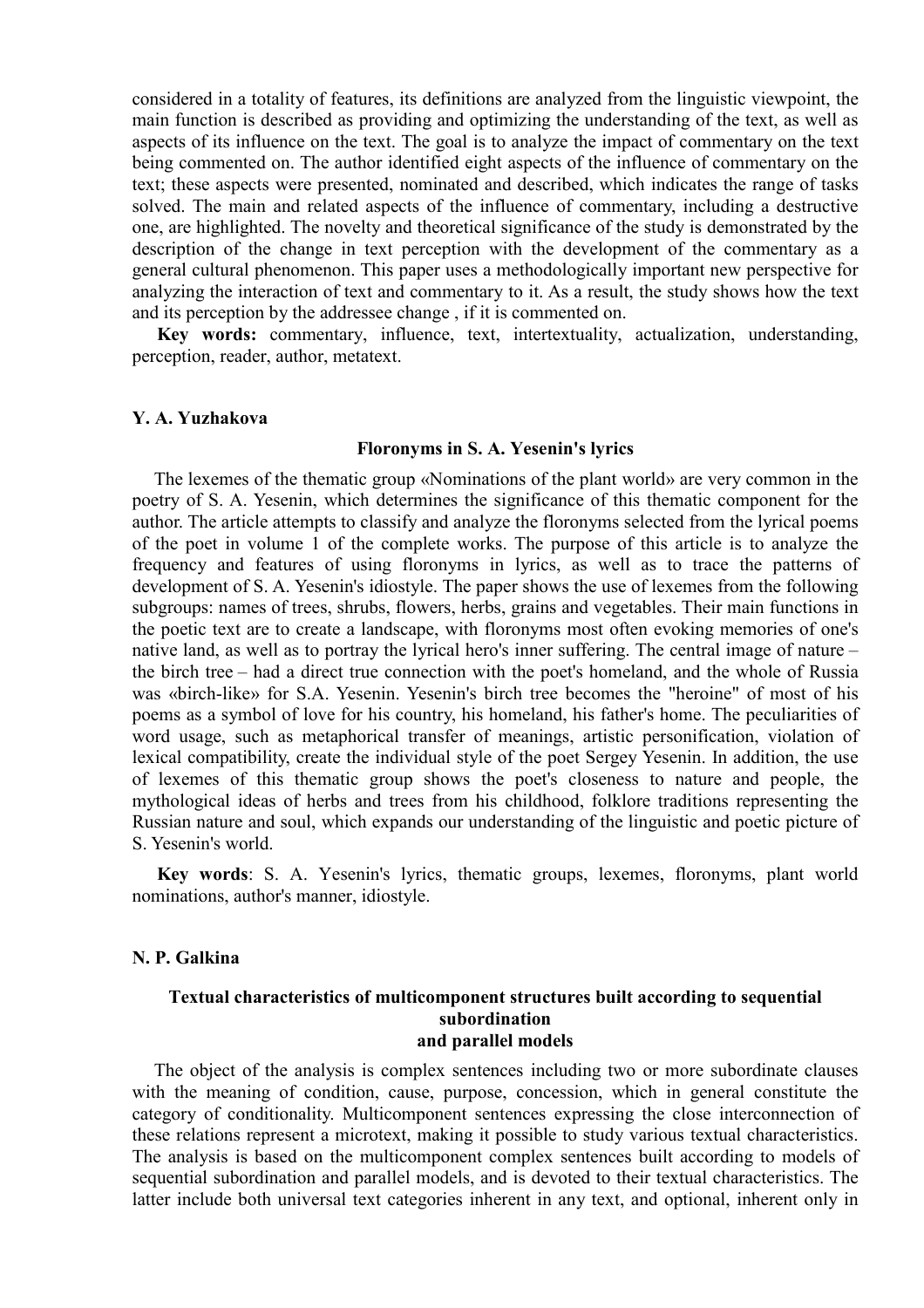certain types of text. It is shown how the main text categories such as cohesion, processuality, integrity, continuum are realized within the microtext-sentence. The interrelation of the structure of multicomponent complex sentences, their content and the communicative task of the statement is emphasized. On the example of contaminated structures with various types of connection (compositional, subordinate, asyndetic), it is shown that the combination of multiple methods and techniques constitutes tectonic means of text formation. It is confirmed that in the structural-semantic context, the main nominative and communicative units of the language system, a word and a sentence, acquire meaning increments and turn into "text words" and "text sentences". It is concluded that multicomponent complex sentences with subordinate clauses are microtext with more or less integral meaning. The combination of various types of syntactic link, various types of inclusions, repetition, parallelism, providing a clear structural form of complex constructions, on the one hand, are means of dispersing meanings, and on the other hand, they unite separate structural and semantic components of the statement into a single whole, creating the basis of text-forming relations.

**Key words:** text linguistics, text generation, intentionality, coherence, subordinate clause, parceling, parallelism, conditionality, contextuality.

# **I. G. Rodionova**

## **Sentences with the meaning of irreal condition in K. G. Paustovsky's The Tale of Life**

The purpose of the article is to identify and describe structural, semantic and functional features of irreal-conditional complex sentences with the conjunction «если» (if) in the autobiographical Tale of Life by K. G. Paustovsky.

In the introduction, the author notes the important role of syntactic units in expressing the author's intention in autobiographical text, and points out the constant scientific interest in studying the functioning of complex subordinate sentences with conditional meaning in texts of different styles in both synchronic and diachronic aspects.

The main part of the article defines the irreal condition and notes that a formal indicator of its semantics in a complex sentence is the presence of the form with the particle «бы» (would) in the main and subordinate clauses. Attention is drawn to the complication of the irreal condition meaning with various connotations: desirability, supposition, possibility, concession, comparison, as well as a phatic aspect. Each structural-semantic type of sentences is analyzed in terms of specific semantics, structure, ways of expressing the main sentence parts, and lexical content. The author names the means of strengthening the semantics of the irreal condition, including particles, interjections, exclamatory intonation, etc.

The conclusion is made that the use of sentences of this type in an autobiographical text, on the one hand, allows the author to convey the message of the work as accurately as possible, to express his perception of events and the characters' thoughts and intentions. On the other hand, the use of sentences with the conjunction «если» (if) with the meaning of irreal condition, with different semantic connotations, shows the capacity of the modern Russian grammar system, which allows the speaker or writer to convey the finest shades of meaning in portraying objective reality.

**Key words:** complex sentence, semantics, irreal condition, desirability, assumption, possibility, conjunction, particle, autobiographical text.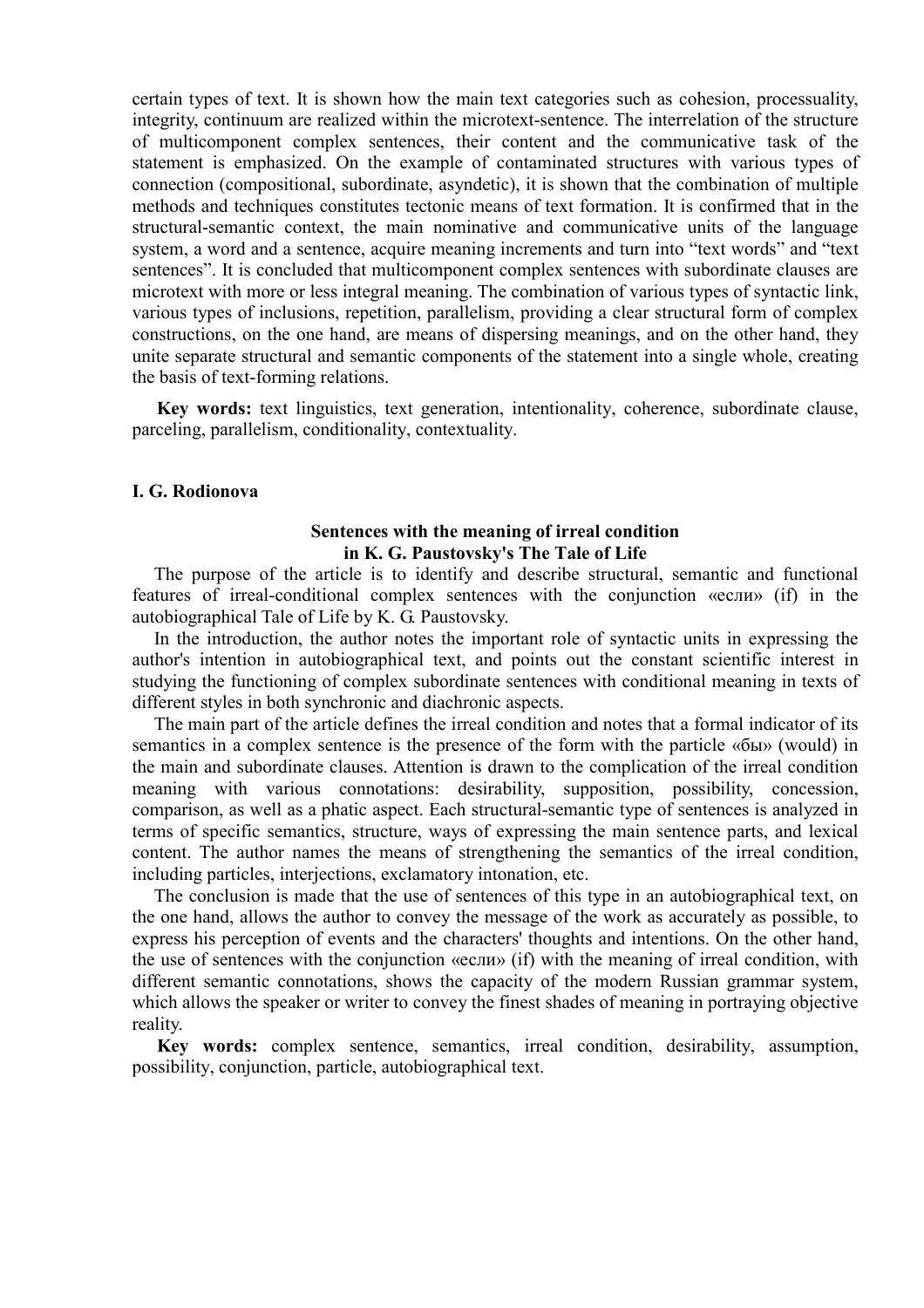## **The Russian language functioning outside Russia: specifics of using the «national» type of language**

The article examines functioning of the Russian language outside the Russian Federation: the peculiarities of the «national» Russian language in the Republic of Armenia, the concept of this term itself, the significance of using Russian in the media, overlapping national features.

The main characteristics of the «national» Russian language outside Russia are considered to be as follows: the language is seen as an «advocate» of necessary national ideas and a real opportunity to transmit national ideas, thoughts, messages and information in a language of international communication. The development of the social institution of the «national language» in the future will largely determine the preservation of national cultural, educational as well as political and economic unity with Russia. We should not forget that professional journalistic activity is, first and foremost, a verbal activity. And the professional culture of journalists depends on how well they master the language. The linguistic features of the Russianlanguage media in Armenia present a rather broad spectrum of issues possible and relevant for consideration. The national variant is a certain form of adapting the classical literary language to the traditions and cultural values, to the urgent needs of a particular nation, thus becoming a special form of functioning of the language common for the nation.

**Key words**: «national» Russian language, professional culture of journalists, language of mass media, Russian-language press in Armenia.

## **E. I. Boichuk**

#### **Lexical and grammatical features of Internet reviews in the russian and english languages**

The article presents an analysis of english and russian-language Internet reviews of hotels in different countries and cities. The main purpose of the study is to identify the specific features of reviews in two languages in order to formulate clear criteria for automatic determining the tone of the text. On the basis of the existing works of linguists in this field, the author has identified the main directions of research on various issues related to the specifics of Internet reviews. Among others, gender and language specificity of reviews were noted, regardless of comparing their characteristics in two unrelated languages. The research undertaken focuses on the basic means of expressing positive, negative, or neutral tones in two languages, which is an interdisciplinary problem that combines work on the issues of selecting tone criteria for automatic text processing, as well as linguistic problems of language specificity of reviews, allowing to identify the main parameters for automatic tone detection on the basis of the most frequent specific features. The main results of the study are specific distinguishing features of english- and russian-language reviews, the general and the particular in their characteristics. The most active means involved in the formation of a review are the frequent use of genre-specific lexemes, especially with positive or negative emotional and expressive coloring, combining words in a sentence, the role of negation, grammatical forms of verbs, the use of quantitative adverbs, adjectives in the superlative degree, etc.

**Key words**: Internet discourse, Internet communication, Internet review, hotel review, language specificity of the review.

# **L. A. Tyukina**

#### **Twofold character of a joke (on russian, german, and english jokes)**

The aim of the study is to identify common features or differences in the structural characteristics of a small folklore genre of «joke» using animals in the text of the joke in the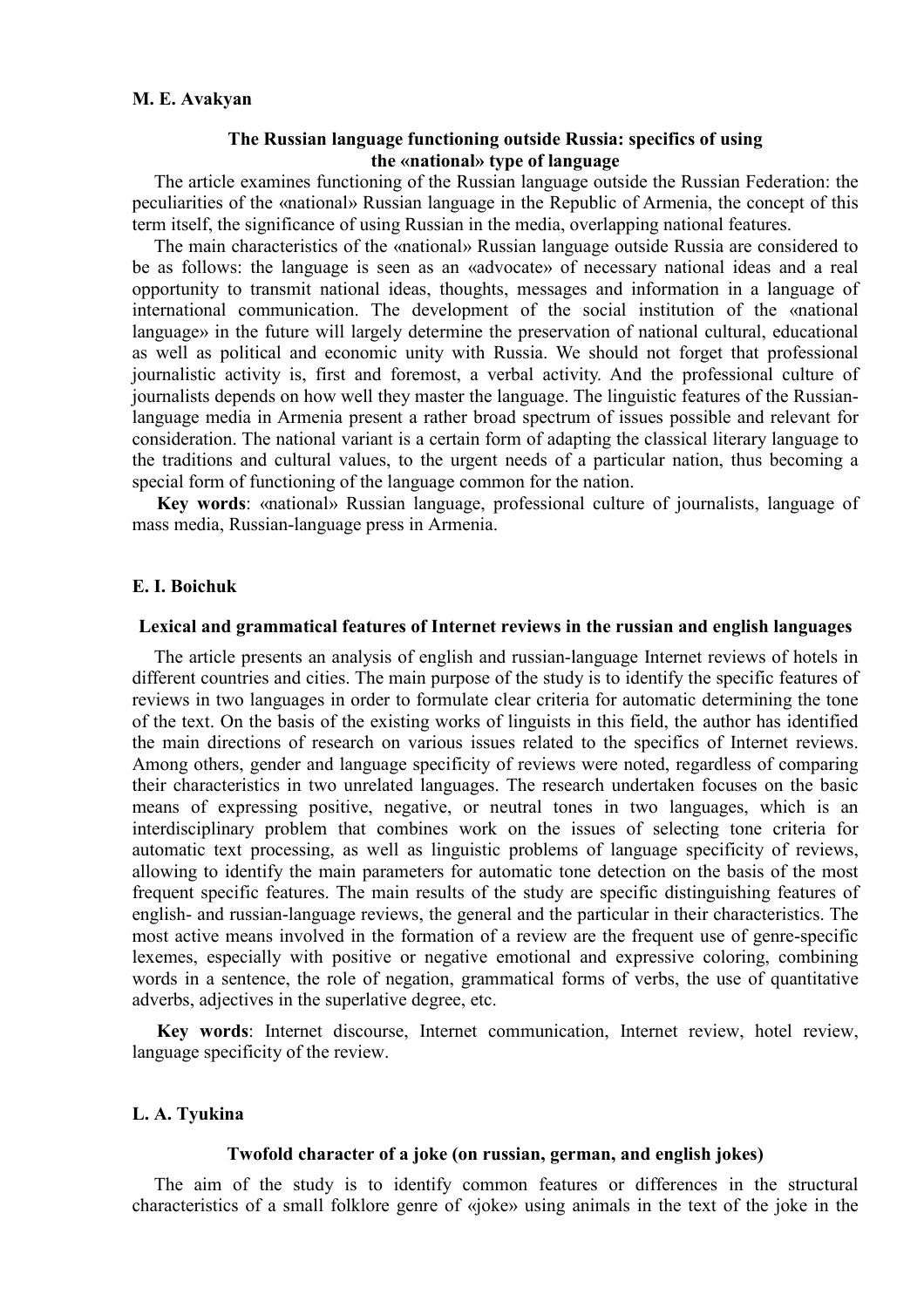russian, german and english linguocultures based on B. Raskin's theory on the ambivalence of the scenarios. The article studies the jokes which represent a humorous dialogic discourse. The author defines discourse and humorous dialogic discourse, reveals its characteristic features, touches upon the compositional and structural characteristics of a joke and describes the process of creating a comic effect in a joke. Only jokes containing «animal-to-man» or «animal-toanimal» dialogues have been selected for this study. Jokes representing dialogues in three languages are collected by the continuous sampling method. The text of a joke is considered in terms of its structural and compositional features. The author analyzes the jokes in terms of two or more scenarios intertwining. Linguistic research is conducted primarily on written jokes. At the center of the study is the culmination of the joke, a pointe. To confirm the theory of binary scenarios only jokes related to animals have been selected, since the animal participation in the dialogue indicates the unreality of what is happening as one of the scenarios. It was found that the central scripting oppositions that make up the culmination line are more specific and simply placed on completely unimportant elements. The scientific novelty of the article is presented in summarizing and systematizing the main manifestations of the ambivalence law of scenarios in a joke.

**Key words**: humorous dialogical discourse; everyday joke; structural and compositional features, ambivalence, pointe, introduction, opposition of scripts.

### **A. E. Kuptsov, V. N. Babayan**

## **Communicative particles as means of representing actual information in literary discourse in english, spanish and russian**

This article examines one of the issues of fiction discourse and communicative syntax that has not yet been sufficiently studied, i.e. the role of limiting particles in the communicative and syntactic organization of a sentence in the english, spanish and russian literary discourse. These particles are considered with rhetorical means which are of particular importance in literary discourse. Various lexical and syntactic constructions can be used as rhetorical means (for example, word order, lexical repetitions, inversion, etc.), as well as literary figurative forms. It is worth noting that one of the relatively understudied issues of actual syntax remains the question of communicative pragmatic functions of limiting particles, which occupy a special place in the system of linguistic means of expressing the actual division in literary discourse, and their role in the communicative and syntactic organization of a sentence in the english, spanish and russian languages. Communicative (actual) division is one the most important aspects of the utterance which marks, according to the particular speech situation and communicative and pragmatic intentions, logical parts of the utterance – theme and rheme, determining the meaning of the utterance as a speech unit.

Actual division is seen as an individual speech act, relating to a particular situation and defined by the communicative intent of the speaker, as a phenomenon that is not subject to standardization and generalization. Several methods of actualization are simultaneously involved in forming the communicative (actual) division of a sentence, some of them being the main and others being auxiliary means which can replace, supplement or reinforce each other. Thus, each language has a fairly rich system of communication-oriented means that have received a stable and standardized character, designed specifically for expressing the communicative division of a sentence and providing the speaker (writer) an opportunity to choose the necessary ways of its implementation in accordance with a specific speech situation and the purpose of the utterance.

**Key words:** limiting particles, discourse, literary discourse, theme, rheme.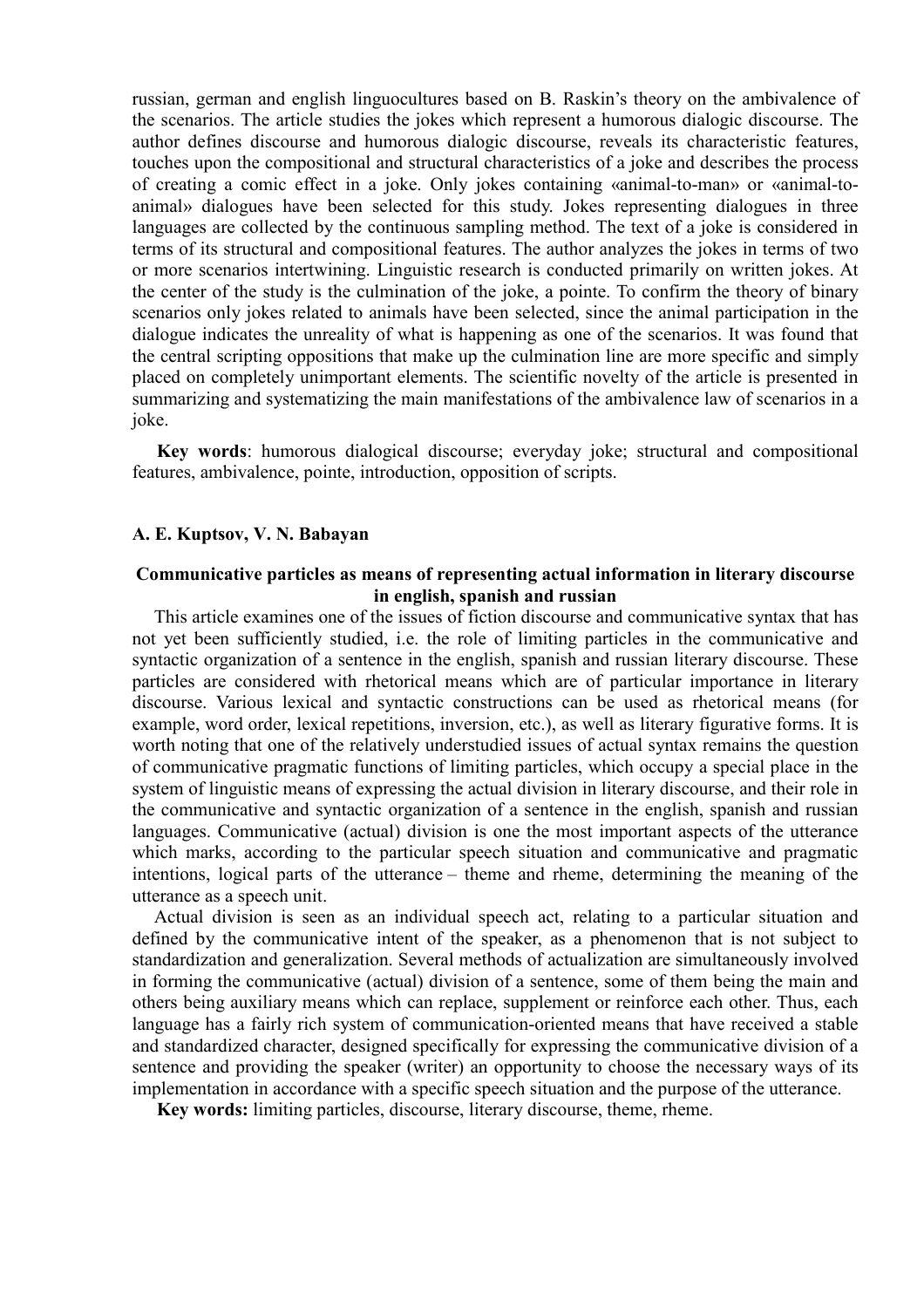## **I. A. Tsybova**

#### **On domestic animals in russian and french phraseology**

The aim of this article is to compare french and russian phraseological units including the names of domestic animals (*кошка / chat, собака / chien, лошадь / cheval, корова / vache, свя / cochon, коза / chèvre, баран / mouton*) which are discussed according to structural, functional and semantic criteria proposed by A. G. Nazarian. According to the structural criterion, phraseological units include: a) non-predicative (жирный как *свинья*/ gras comme un *cochon*; метать бисер перед *свиньями /* jeter des perles aux *cochons*), b) partially predicative (*cheval* qui n'a ni bouche ni éperon) and с) predicative (le *chat* parti [absent, quand le *chat* n'est pas là, quand le *chat* dort], les souris dansent). Idioms (manger de la *vache* enragée) and unique phraseological units (appeler un *chat* un *chat)* are distinguished according to semantic classification. According to the functional criterion, phraseological units are divided into communicative (дареному *коню* в зубы не смотрят/ à *cheval* donné on ne regarde pas la bouche) and non-communicative (*конек*, главный козырь / *cheval* de bataille), including nominative and infinitive units. Comparing russian and french phraseological units we can observe the following relations: coincidence of the plan of content and the image (играть как *кошка* с мышью / jouer avec sa victime comme un *chat* avec une souris), coincidence of the plan of content and different images ( не иметь ни кола, ни двора/ n'avoir ni *cheval* ni mule), difference of the plan of content and of images, but the presence of domestic animal's name (*кошки* скребут на душе, avoir un *chat* dans la gorge). Phraseological units can сontain metaphor, продать (купить) *кота* в мешке / vendre (acheter) *chat* en poche metonymy (Троянский *конь/ cheval* de Troie), comparison (amoureuse comme une *chatte).*

**Key words:** russian and french phraseological units, domestic animals, structural, functional, semantic criteria, plan of content, image, metaphor, metonymy, comparison.

# **V. I. Korzh, I. V. Skuratov**

### **Feminitives in russian and french: on the issue of gender connotation**

This article is devoted to the problem of feminization of masculine nouns in french and russian, which is important for achieving gender neutrality, i.e. equality of masculine and feminine words. The relevance of this problem lies in the fact that ambiguous ideas are quite often put into practice through words that are not familiar to our ears. Some examples in russian are such words as «блогерка» (a female blogger), «авторка» (a female author), «профессорка» (a female professor), and others. And in French, *la préfète*, *la magistrate*, *la députée* and others. The authors of the article touch upon the issue of linguistic political correctness in relation to discriminated communities, or those considered discriminated: women, people of non-traditional sexual orientation, national, racial and religious minorities. There is also much discussion nowadays about people with disabilities The best example of how to erase the boundaries between the sexes in the russian language is the word *comrade*. The work draws attention to the fact that the feminist community is not unanimous, since not everyone is in favor of feminitives. On the one hand, there is a group of radical feminists, and on the other, their opponents, who are definitely against innovations. In addition, we should not forget the majority of native speakers who speak at their convenience. The results of the study lead to the conclusion that if feminitives are regularly used, especially in the media and social networks, the society can get used to them very quickly. In other words, feminitives can penetrate the language if our life changes.

**Key words:** french, russian, feminitives, political correctness, gender, innovations, gender equality, neologisms, stylistic coloring, social structure of society.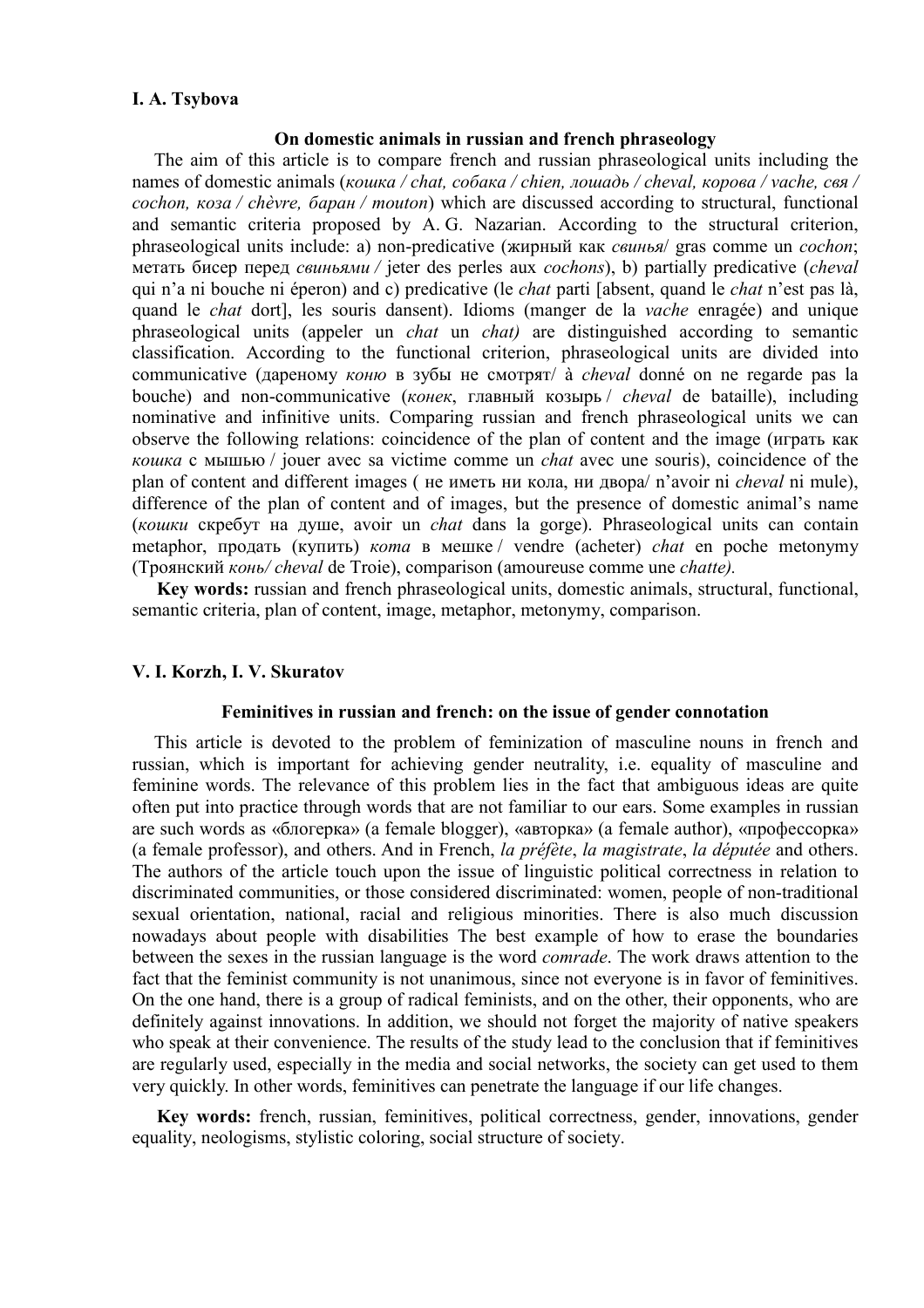### **A. A. Grigoryan, V. N. Chetverikova**

#### **Gender aspects of children's speech behavior at different levels of the language system**

The article is devoted to various (phonetic, lexical and grammatical) aspects of genderlanguage interplay. At all the levels analyzed, the authors focus on the problems which, in spite of all the attention previously received, remain debatable and open to different interpretations. At the level of phonetics, the authors draw attention to the phenomenon of the uptalk. This widespread linguistic phenomenon is – according to a traditional approach supported by a number of scholars – supposed to be an evidence of powerless and deficient women talk. However, there exist counter arguments proving that the situation is far from being that straightforward. At the lexical level, the authors focus on the pairs of the so-called parallel/seemingly equal terms denoting men and women. Having analyzed some of such pairs the authors reach the following conclusion: most of the words denoting women tend to undergo – with the course of time – the process of pejoration, whereas the words denoting men tend to develop in the opposite direction. A special attention is devoted to the level of grammar as the one where gender-language interplay is the least studied. Verbal transitivity – among other grammatical phenomena – is paid special attention to as it seems to be a salient factor in genderlanguage relations. Another grammatical point of interest in the article is the way gender may be intentionally or otherwise reflected in certain passive voice constructions.

**Key words:** gender linguistics, uptalk, pejoration, transitivity, agent, recipient, language system levels.

## **M. M. Kaplina, S. A. Zhezlova**

#### **Toponymy of Alsace as an object of linguistic limology**

The article is devoted to studying the toponymic picture of the Alsace historical region from the point of view of linguistic limology. An attempt is made to define the limological approach in linguistic research and describe the peculiarities of coexistence and development of the Alsatian dialect, German and French languages in a cross-border region. The authors of the article attempt to trace the interdependence of changes in national borders and geographical names in a linguohistorical context.

The article presents an analysis of the views of Russian and foreign researchers on the meaning of the term limology and investigates the process of «francisation» of toponyms which coexist on the same territory (in a cross-border region) of the Romance and Germanic languages. The novelty of the study lies in the fact that for the first time an attempt is made to answer the following questions: how does the movement of national borders affect the toponymy of the region, what linguistic transformations can be traced in geographical names, and how great is the interplay of languages and cultures in cross-border regions (for example, the historical region of Alsace). The analysis of the practical material made it possible to identify the following types of transformations of Alsace toponymic picture in the French-speaking environment: literal transcription, phonetic adaptation, alternation of suffix forms, translation. The identified types of transforming the toponymic picture of Alsace demonstrate the complexity and diversity of the cross-border region linguistic picture. In the conclusion the authors underline the change in the function of language: from a means of communication it turns into a sign of the preservation of ethnic identity.

**Key words**: linguistic limology, toponymy of Alsace, cross-border region, linguistic contacts.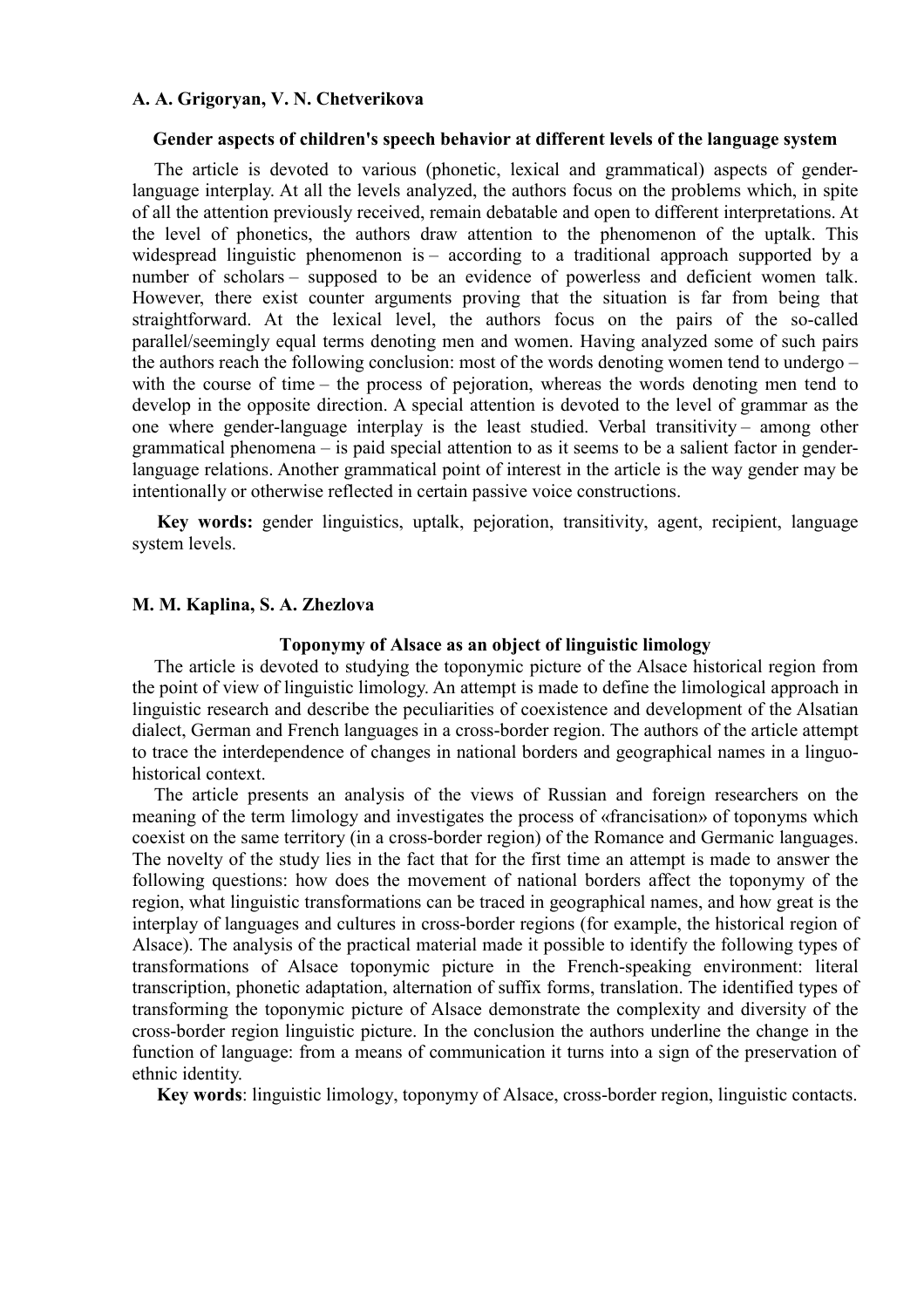# **N. S. Basalova**

# **Social and economic analysis of the interaction between priesthood and royalty in Ptolemaic Egypt**

The article analyzes social and economic relations between the priesthood and the Ptolemaic kings. The author examines the peculiarities of this issue coverage in Russian and foreign scientific literature, concluding that the problem was viewed more from a materialistic, religious, or artistic perspective, but not from the point of view of socio-economic analysis. The author considers the well-known fact of the Ptolemies' tolerance to the existence of the priesthood caste and their specific status in Egyptian society and studies the specificity of economic relations between power and the priesthood. The author makes a conclusion about the existence of a complex financial scheme which was beneficial both for the Ptolemies and the priesthood, as it was aimed at increasing the amount of temple lands: on the one hand, the policy raised the prosperity and the social status of priests, but, on the other hand, it led to the increase of lands which belonged to the Ptolemies by right of supreme rulers. However, basing on documents, the author states that under the Ptolemies private property of the priests became symbolic and was subjected to forced sale in case the priests had any debts to the royal treasury. The author emphasizes the fact that under the Ptolemies the priesthood became legal holders of the temple posts, while under the pharaohs priests' positions were hereditary. Thus, royal power could influence social policy of the church, while the pharaohs were not allowed to interfere in it. The author concludes that the introduction of the sale of temple posts affected not only the material position of the priests, but also their status, as it influenced the requirements set for the candidates to priests. The author also examines the methods of economic pressure on the part of the Ptolemies (asilia, apomoira), which led to both economic subjection of temples to royal power and to the loss of the priests' right of autonomy in financial matters.

**Key words:** the Lagids, the Ptolemies, asilia, apomoira, the Rosetta Ordinance, the Tax Collector Statute, Synod, temples, priesthood.

### **A. V. Brezgunov**

#### **Implicit expression of the author's self-awareness in Francysk Skaryna's works**

The aim of the article is to substantiate the presence of implicit forms expressing the author's self-awareness in the works of Francysk Skaryna, the most prominent representative of the 16th century Belarusian culture. The choice of this personality is connected with the fact that the earliest manifestations of the author's self-awareness in Belarusian literature can be found in his works. The analysis is preceded by an introductory section, which provides a brief overview of the extent to which the concept of «the author's self-awareness» has been developed in contemporary literary studies. In the first part of this article we consider the problems through the prism of F. Skaryna's poetic experiments, which were found in the prefaces to his translations of the Bible. Poetry as a specific field of creativity allows us to most accurately reveal the hidden signs of the author's self-awareness. In the second part the author's self-awareness is regarded through a popular genre of church lyrics – the akathist, namely, its kontakion part. Despite the canonical status of the akathist, due to its poetic and melodic nature, it allowed a certain freedom in organizing the material. The author comes to a number of conclusions. The author of the article made a number of conclusions. Firstly, the implicit manifestations of the author's selfawareness in F. Skaryna's works are dualistic in nature, their adequate interpretation is only possible in combination with extra-textual information of the cultural context. Secondly, in his prefaces F. Skaryna uses the methods of tonic and syllabic verse which not only allows him to focus the reader's attention on the important meanings, but also reveals the author's attitude to